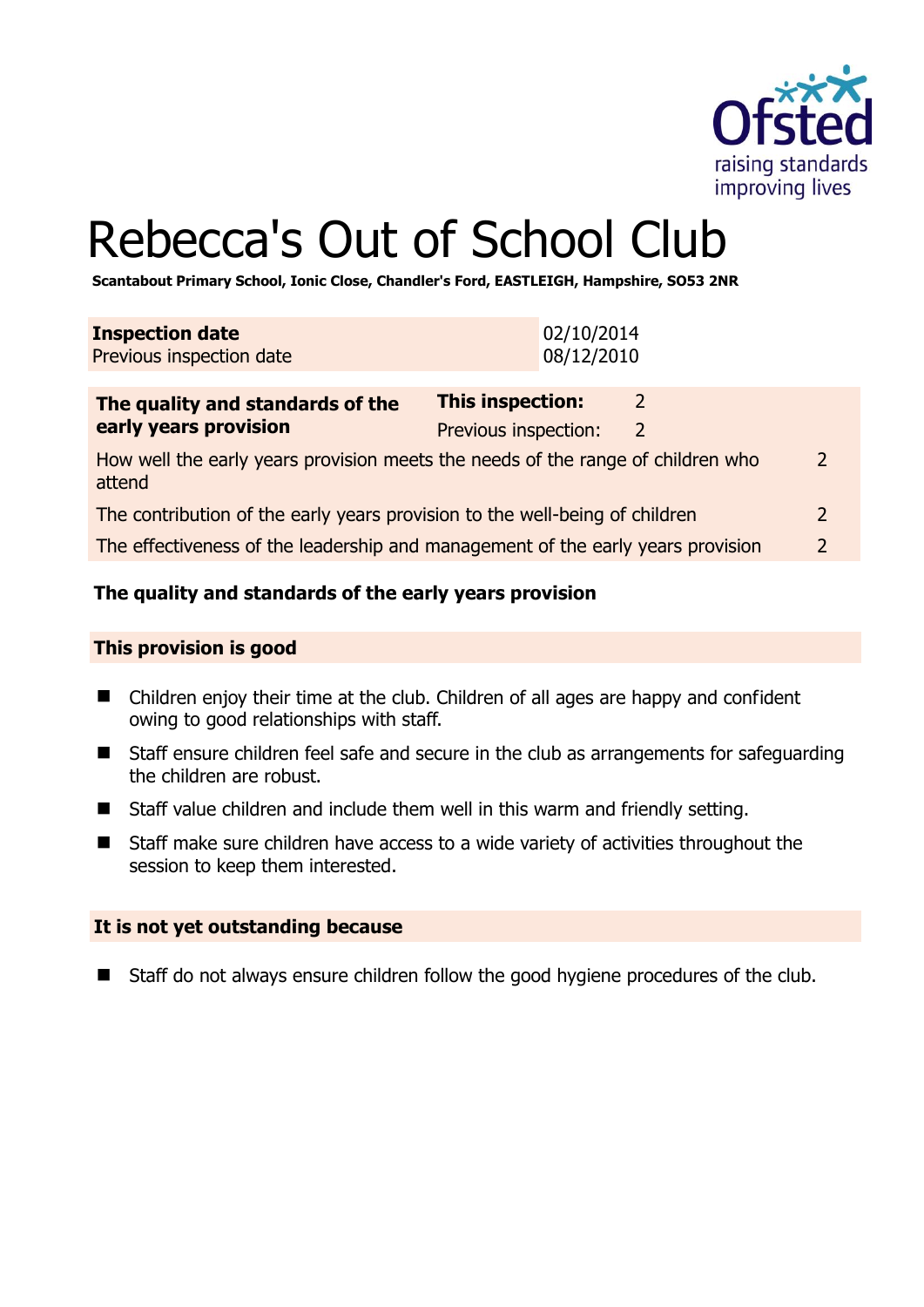# **Information about this inspection**

Inspections of registered early years provision are:

- $\blacksquare$  scheduled at least once in every inspection cycle the current cycle ends on 31 July 2016
- scheduled more frequently where Ofsted identifies a need to do so, for example where provision was previously judged inadequate
- **•** brought forward in the inspection cycle where Ofsted has received information that suggests the provision may not be meeting the legal requirements of the Early Years Foundation Stage or where assessment of the provision identifies a need for early inspection
- **•** prioritised where we have received information that the provision is not meeting the requirements of the Early Years Foundation Stage and which suggests children may not be safe
- scheduled at the completion of an investigation into failure to comply with the requirements of the Early Years Foundation Stage.

The provision is also registered on the voluntary and compulsory parts of the Childcare Register. This report includes a judgment about compliance with the requirements of that register.

# **Inspection activities**

- The inspector discussed the format of the inspection on arrival.
- The inspector observed activities in the indoor and the outdoor learning environments.
- The inspector sampled some of the club's documentation.
- $\blacksquare$  The inspector took account of the views of parents spoken to on the day.

# **Inspector**

Alison Large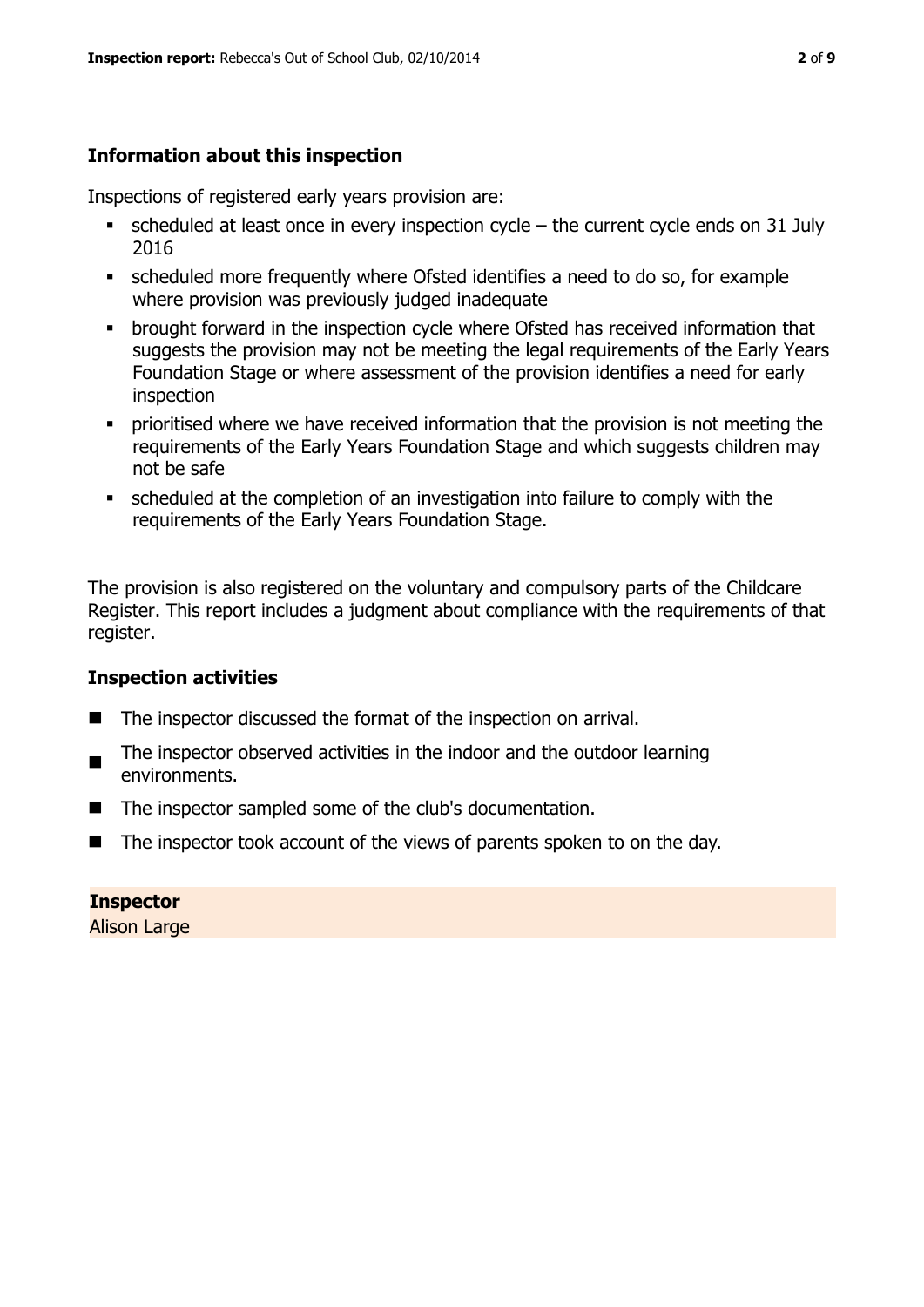# **Full report**

# **Information about the setting**

Rebecca's Out-of-School Club registered in 2010. It is one of four privately owned clubs. It operates from rooms in Scantabout Primary School in the Chandler's Ford area of Hampshire. Access to the building is good and toilet facilities are easily accessible. The provider is registered on the Early Years Register and on both the voluntary and compulsory parts of the Childcare Register. The setting serves families from the primary school. There are currently 28 children on roll and four of these are in the early years age range. The club opens from 7.45am to 8.50am for the breakfast club and from 3.20pm until 6.pm for the after-school club. The group opens from Monday to Friday during school term time. The club operates an additional holiday club from 8am -6pm Monday to Thursday during some school holidays. Four staff work with the children including the manager and they all hold a relevant qualification.

# **What the setting needs to do to improve further**

#### **To further improve the quality of the early years provision the provider should:**

■ strengthen the good hygiene practices in the club with particular regard to handwashing routines.

#### **Inspection judgements**

#### **How well the early years provision meets the needs of the range of children who attend**

Children are welcomed into a warm, friendly environment. Staff organise the environment well to ensure it is attractive and welcoming to the children, which enables them to make choices and request particular activities as they arrive. Children confidently initiate their own play and ask for particular resources when needed, for example, when the children wanted to make a den outside staff found them lots of equipment and material to enable them to be able to build one. Children are happy, settled, and enjoy their time at the club. They enthusiastically take part in activities, which complement their learning at school. Staff discuss children's interests with them and try to accommodate their preferences. Staff introduce some planned activities to offer variety, including art and craft activities, and team games. Staff also plan events at different times of year for different occasions, including Chinese New Year, Halloween and Christmas, which children enjoy. Children in the early years age range are well supported by staff to ensure they are meeting each child's needs. Children are able to relax and have fun after a busy day at school. For example, they enjoyed the outdoor physical play including ball games and climbing equipment. Children say they have lots of opportunities to play and make friends in the club. Staff play alongside children and take every opportunity to chat to children about their day and what they are doing. As a result, staff get to know each child very well. Children's creative development is encouraged and children can enjoy various types of art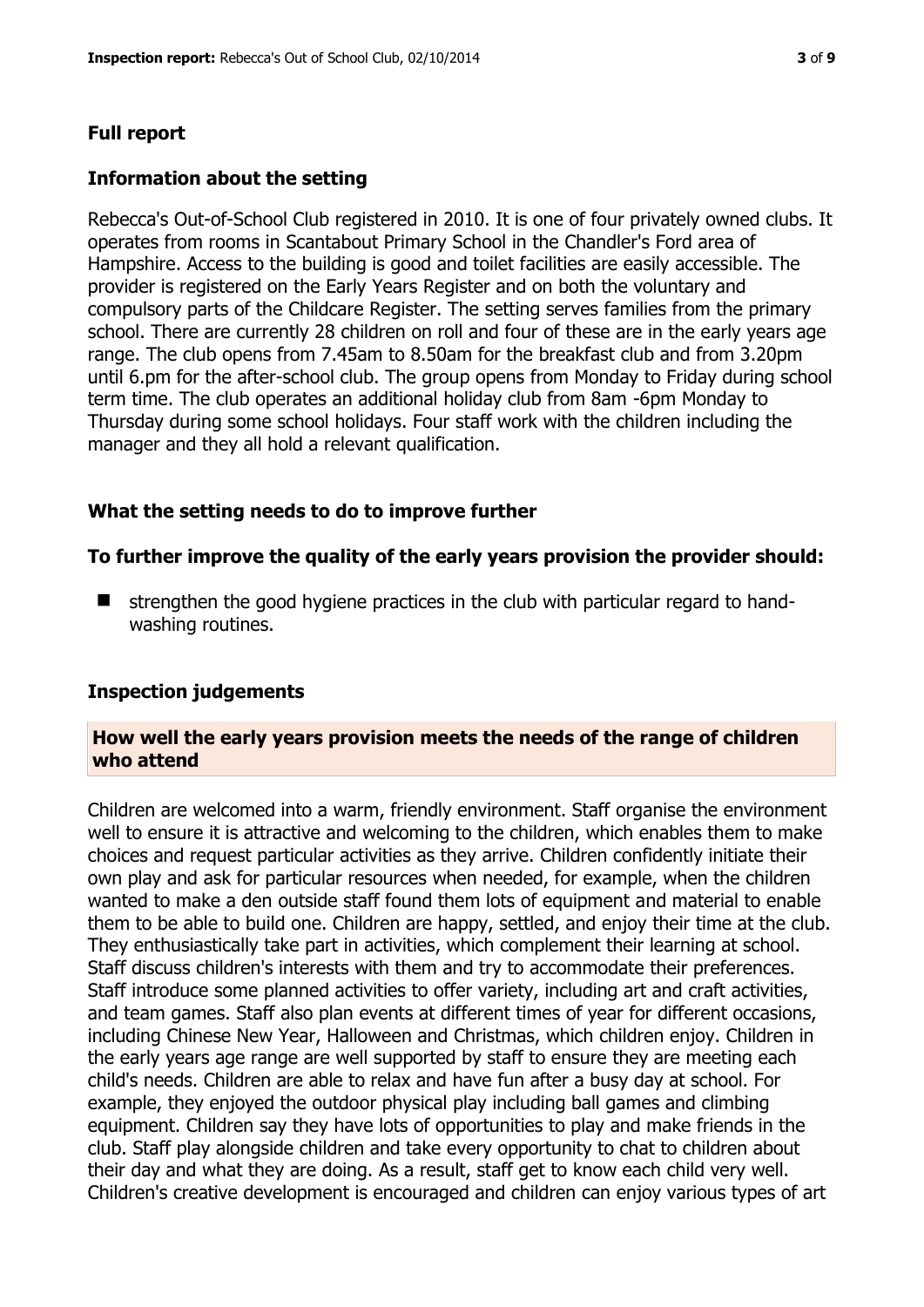and craft activities within the club.

Staff keep parents well informed about their children's routines and the activities the children take part in through daily discussions. In addition, staff display useful information on notice boards. Staff keep a learning journal for all the children in the early years age range containing children's achievements, which is shared with parents. This helps to promote continuity of learning.

#### **The contribution of the early years provision to the well-being of children**

Children are happy and settled at the club, and show a clear sense of belonging. They settle quickly into the club's routines and are able to enjoy a wide variety of activities. Staff value what children say and do, and ensure that children of all ages and abilities play together collaboratively, which helps children feel valued. Children develop a healthy lifestyle through daily physical exercise and take part in a variety of activities playing outside in the playground. They benefit from fresh daily fresh air and enjoy playing outside where they have access to a wide range of resources and can run around.. Children learn about keeping themselves safe. Staff complete emergency evacuation practises regularly to ensure the children know what to do. The club has a clear behaviour management policy in place and staff use effective systems for behaviour management. Children develop warm relationships with the staff and each other, they are encouraged to share and take turns and behaviour is very good. Staff understand the need to keep children safe and ensure they are able to play in a safe and secure environment. Staff explain the reasons for the rules, and gently remind children if they are doing something that could be unsafe.

Children enjoy eating together and both breakfast and tea are a sociable occasion. Staff offer children a variety of healthy food and they have access to drinking water throughout the session. Children particularly enjoy tea times, where they are able to choose what to eat from a variety of healthy and nutritious options including fruit, sandwiches and yogurts. Staff encourage children to maintain good hygiene routines and wash their hands after using the toilet and after messy play. However, not all children responded to reminders from staff regarding washing their hands before eating, which mean hygiene practices are not fully effective. Children are able to have access to and enjoy a wide variety of activities and resources that benefit their all-round development.

# **The effectiveness of the leadership and management of the early years provision**

The club is well organised and all the required policies, procedures and consents are in place to effectively underpin children's health and welfare. Recruitment processes ensure that all staff are vetted and suitable to work with children. All staff have a clear understanding of child protection issues and are fully aware of the procedures to follow in the event of concerns about a child. As a result, children are well safeguarded. Management and staff are committed to providing very good care for all children.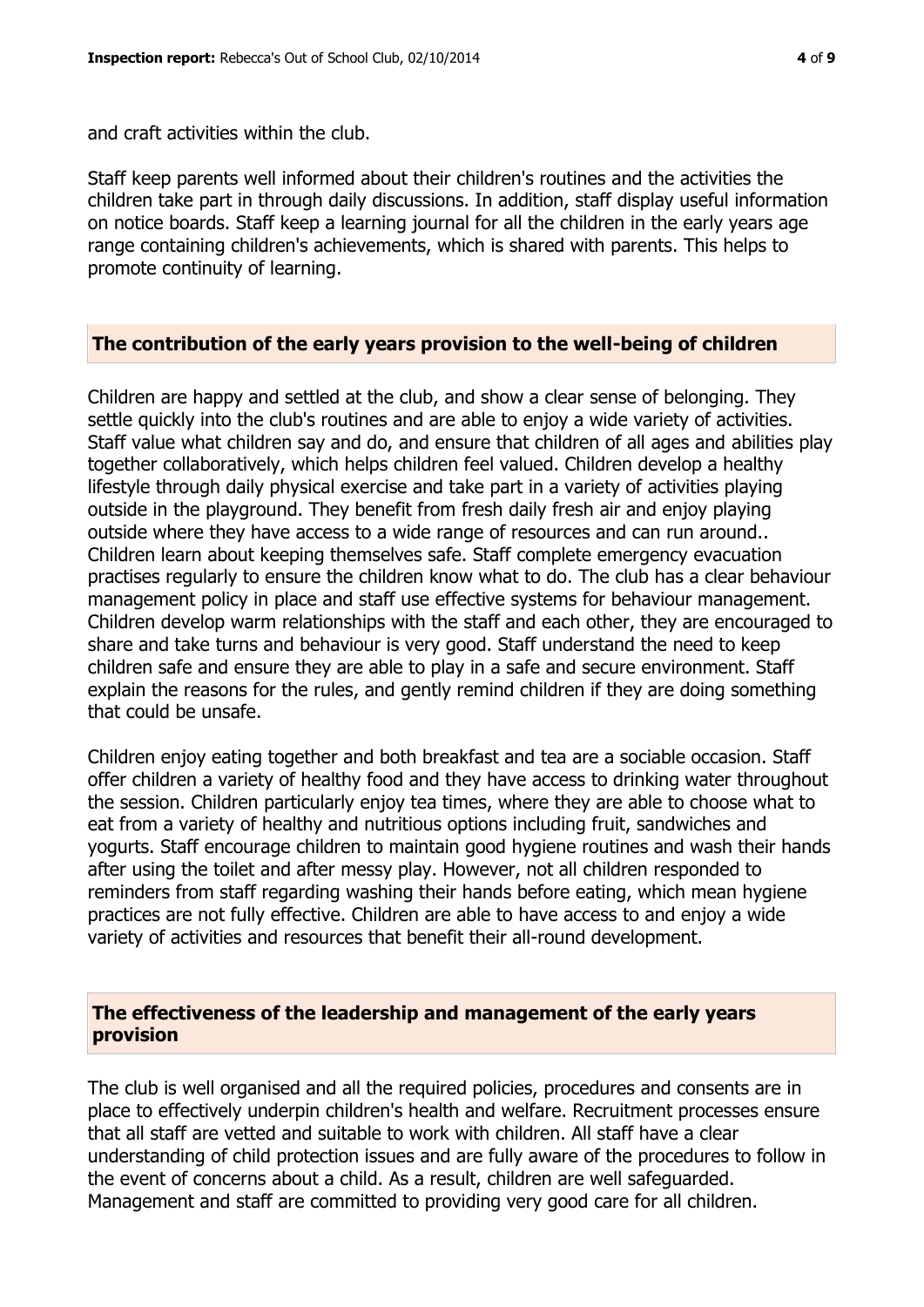Thorough risk assessments are in place including a daily safety check, and the staff ensure children's health and safety needs are well met. Staff promote equality and diversity well ensuring all children are provided with an inclusive environment. The management team and staff discuss the club's strengths and areas to develop to ensure ongoing improvement. Systems for self-evaluation are in place for the club, and staff are reflective and look at areas they can improve to benefit children further.

Staff have very good relationships with the parents and as a result, children feel safe and secure during their time at the club. Parents complete consent forms and provide information about their children's health and welfare needs, to ensure that all children are kept safe. Staff are approachable and discuss children's likes and dislikes with parents so they are aware of children's preferences. The club has good links with the school and the teachers of the children in the early years age range. Staff collect the children from the Infant and Junior school to attend the club. In addition, staff meet with the teachers of the children in the early years age range to discuss their care needs. An effective twoway-flow of sharing information with regard to the children's learning and development helps to ensure continuity.

# **The Childcare Register**

| The requirements for the compulsory part of the Childcare Register are | Met |
|------------------------------------------------------------------------|-----|
| The requirements for the voluntary part of the Childcare Register are  | Met |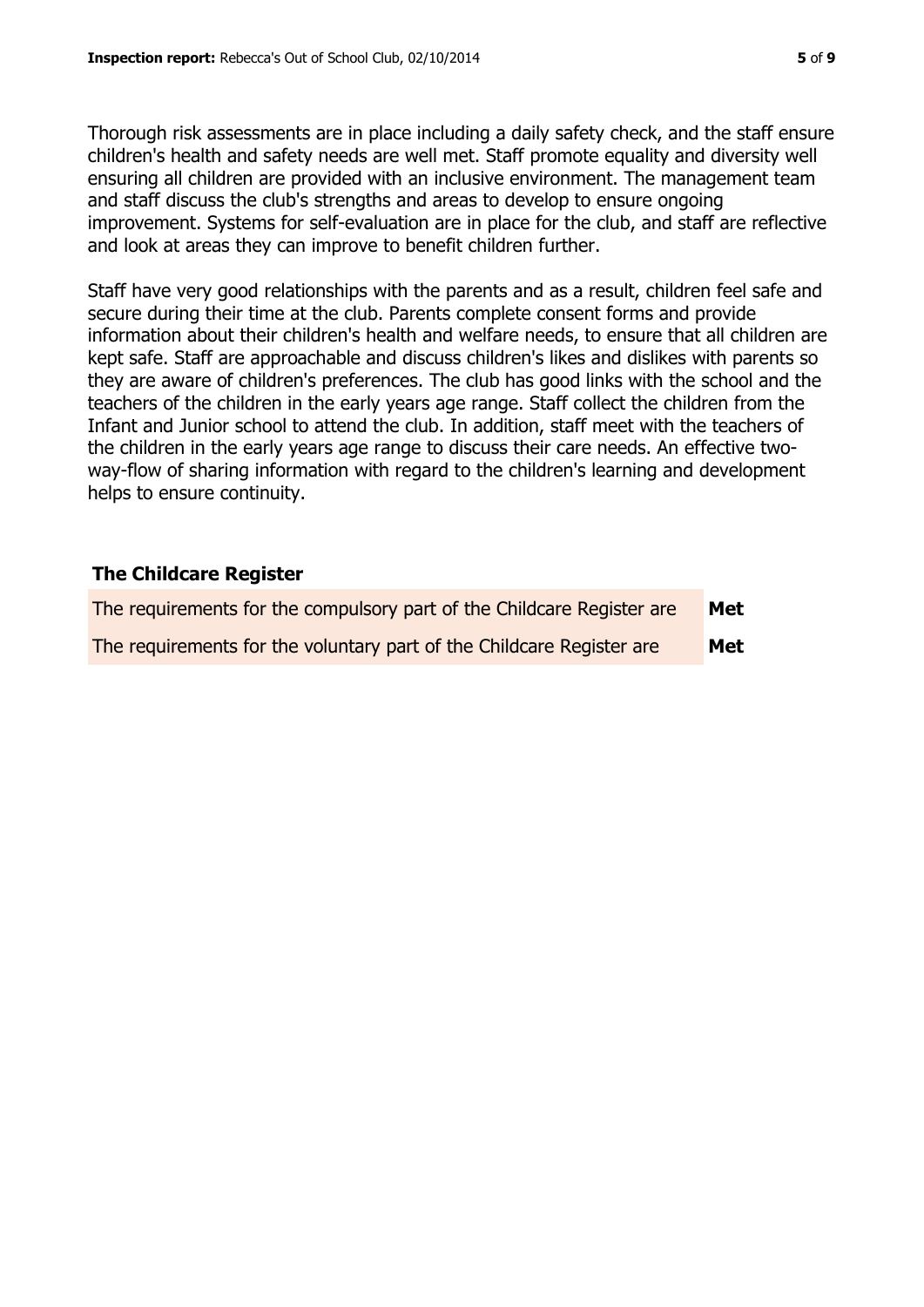# **What inspection judgements mean**

# **Registered early years provision**

| <b>Grade</b> | <b>Judgement</b>               | <b>Description</b>                                                                                                                                                                                                                                                                                                                                                                                |
|--------------|--------------------------------|---------------------------------------------------------------------------------------------------------------------------------------------------------------------------------------------------------------------------------------------------------------------------------------------------------------------------------------------------------------------------------------------------|
| Grade 1      | Outstanding                    | Outstanding provision is highly effective in meeting the needs<br>of all children exceptionally well. This ensures that children are<br>very well prepared for the next stage of their learning.                                                                                                                                                                                                  |
| Grade 2      | Good                           | Good provision is effective in delivering provision that meets<br>the needs of all children well. This ensures children are ready<br>for the next stage of their learning.                                                                                                                                                                                                                        |
| Grade 3      | <b>Requires</b><br>improvement | The provision is not giving children a good standard of early<br>years education and/or there are minor breaches of the<br>safeguarding and welfare requirements of the Early Years<br>Foundation Stage. We re-inspect nurseries and pre-schools<br>judged as requires improvement within 12 months of the date<br>of inspection.                                                                 |
| Grade 4      | Inadequate                     | Provision that is inadequate requires significant improvement<br>and/or enforcement action. The provision is failing to give<br>children an acceptable standard of early years education and/or<br>is not meeting the safeguarding and welfare requirements of<br>the Early Years Foundation Stage. It will be monitored and<br>inspected again within six months of the date of this inspection. |
| Met          |                                | There were no children present at the time of the inspection.<br>The inspection judgement is that the provider continues to<br>meet the requirements for registration.                                                                                                                                                                                                                            |
| Not met      |                                | There were no children present at the time of the inspection.<br>The inspection judgement is that the provider does not meet<br>the requirements for registration.                                                                                                                                                                                                                                |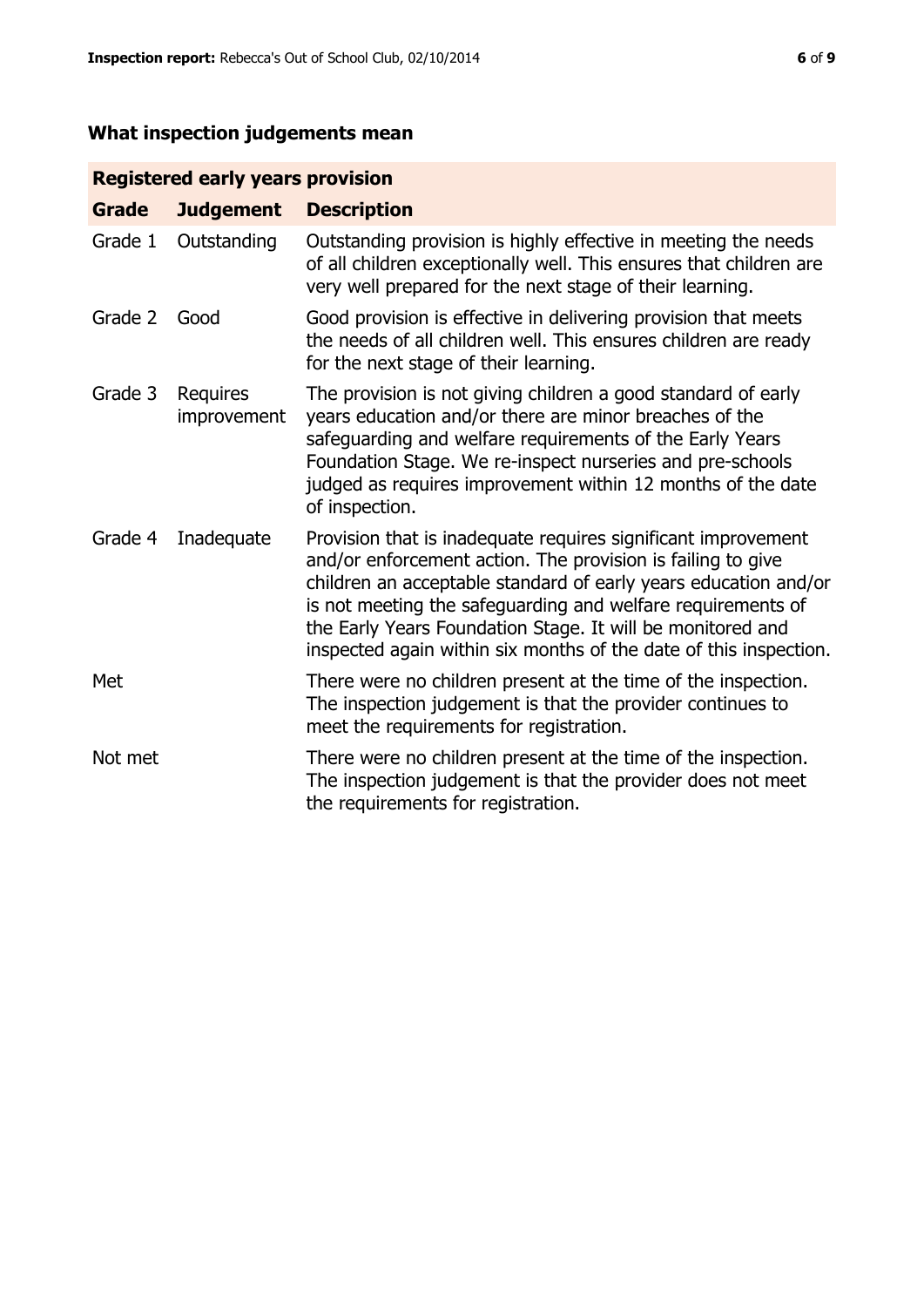# **Inspection**

This inspection was carried out by Ofsted under sections 49 and 50 of the Childcare Act 2006 on the quality and standards of provision that is registered on the Early Years Register. The registered person must ensure that this provision complies with the statutory framework for children's learning, development and care, known as the Early Years Foundation Stage.

# **Setting details**

| Unique reference number       | EY410379                 |
|-------------------------------|--------------------------|
| <b>Local authority</b>        | Hampshire                |
| <b>Inspection number</b>      | 838603                   |
| <b>Type of provision</b>      | Out of school provision  |
| <b>Registration category</b>  | Childcare - Non-Domestic |
| <b>Age range of children</b>  | $4 - 8$                  |
| <b>Total number of places</b> | 32                       |
| Number of children on roll    | 28                       |
| <b>Name of provider</b>       | <b>TJHP Ltd</b>          |
| Date of previous inspection   | 08/12/2010               |
| <b>Telephone number</b>       | 07919 263 828            |

Any complaints about the inspection or the report should be made following the procedures set out in the guidance *'Complaints procedure: raising concerns and making complaints* about Ofsted', which is available from Ofsted's website: www.ofsted.gov.uk. If you would like Ofsted to send you a copy of the guidance, please telephone 0300 123 4234, or email enquiries@ofsted.gov.uk.

# **Type of provision**

For the purposes of this inspection the following definitions apply:

Full-time provision is that which operates for more than three hours. These are usually known as nurseries, nursery schools and pre-schools and must deliver the Early Years Foundation Stage. They are registered on the Early Years Register and pay the higher fee for registration.

Sessional provision operates for more than two hours but does not exceed three hours in any one day. These are usually known as pre-schools, kindergartens or nursery schools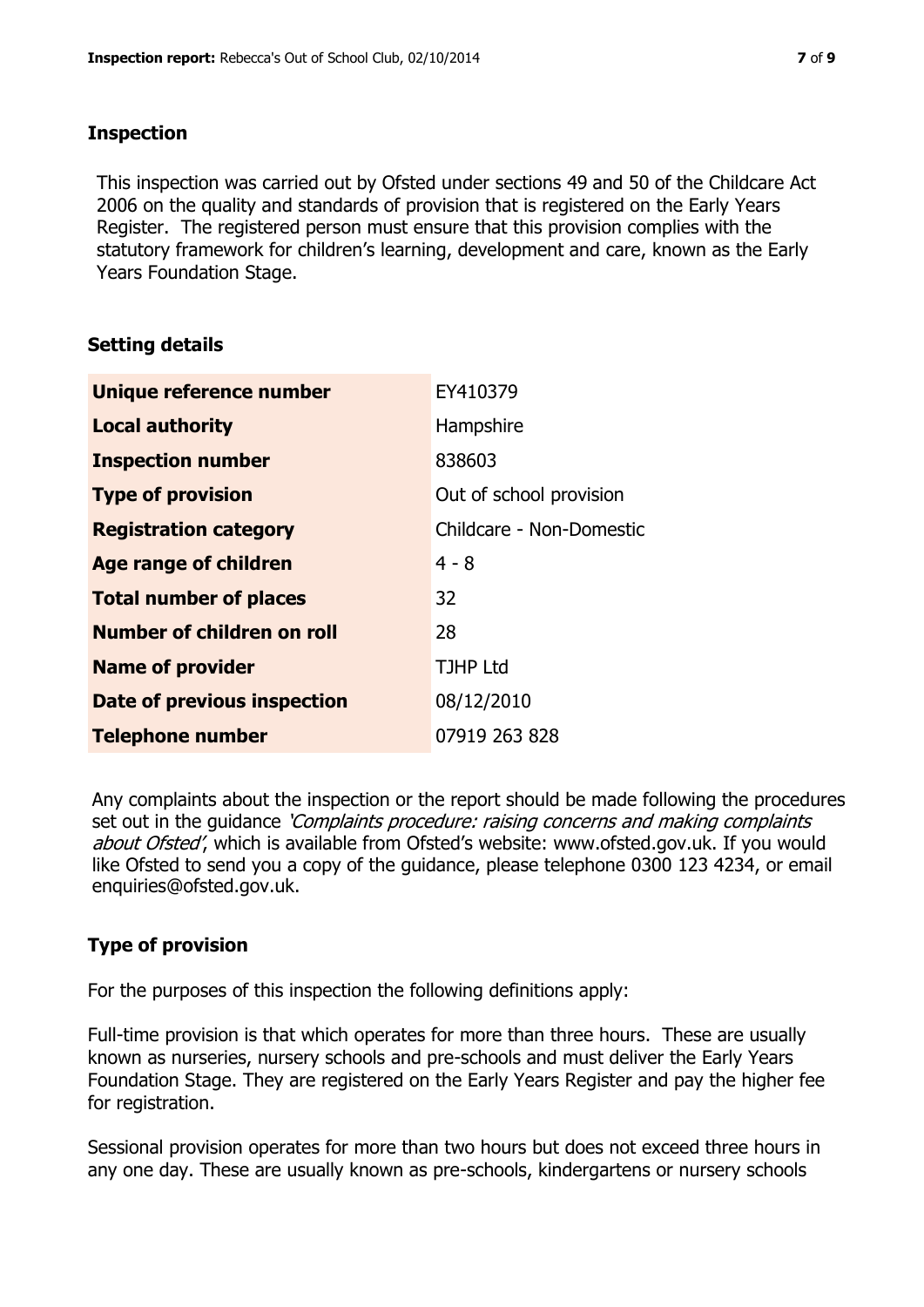and must deliver the Early Years Foundation Stage. They are registered on the Early Years Register and pay the lower fee for registration.

Childminders care for one or more children where individual children attend for a period of more than two hours in any one day. They operate from domestic premises, which are usually the childminder's own home. They are registered on the Early Years Register and must deliver the Early Years Foundation Stage.

Out of school provision may be sessional or full-time provision and is delivered before or after school and/or in the summer holidays. They are registered on the Early Years Register and must deliver the Early Years Foundation Stage. Where children receive their Early Years Foundation Stage in school these providers do not have to deliver the learning and development requirements in full but should complement the experiences children receive in school.